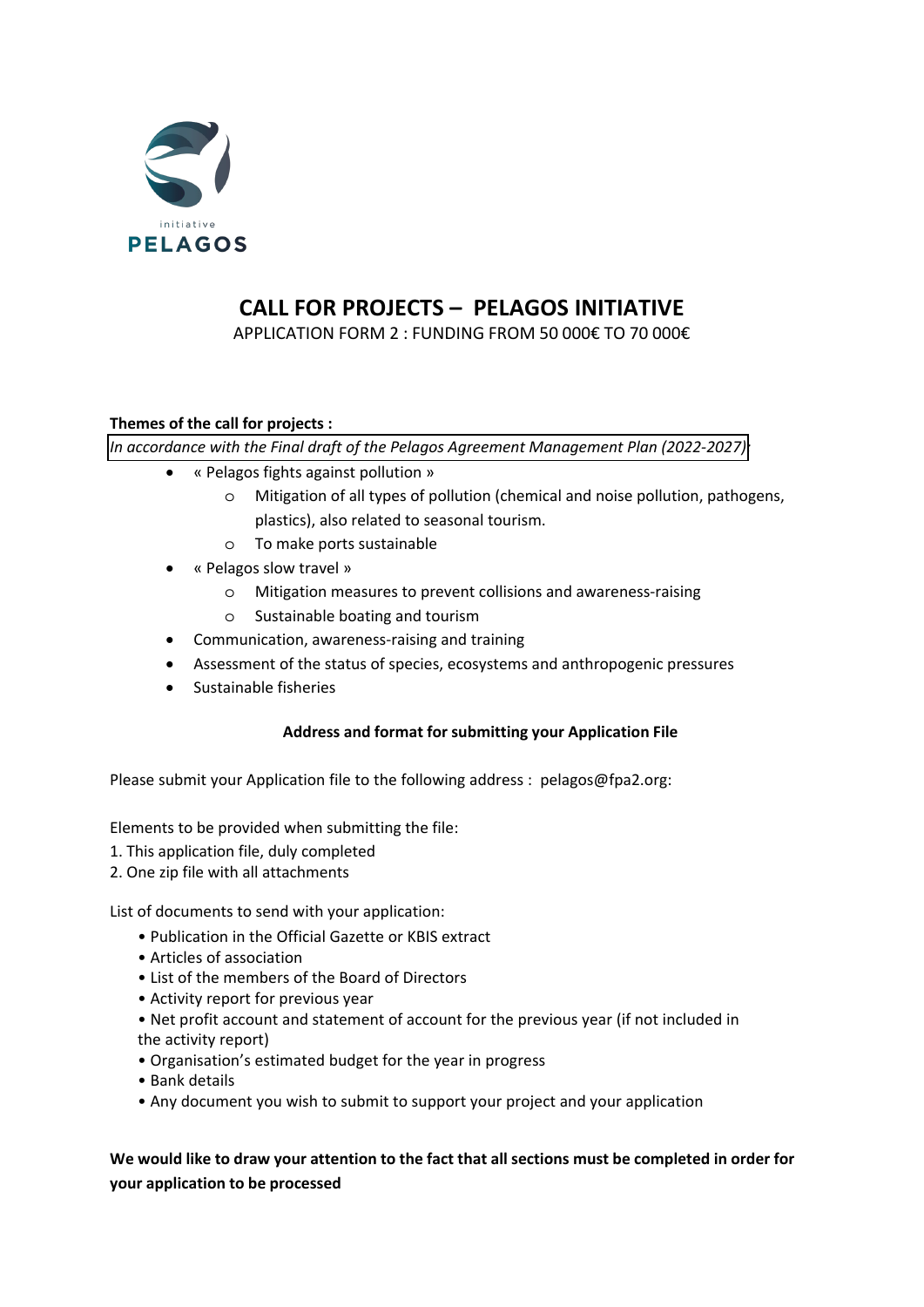| <b>Project Title:</b>          |  |  |  |  |
|--------------------------------|--|--|--|--|
|                                |  |  |  |  |
| <b>Applicant Organisation:</b> |  |  |  |  |
|                                |  |  |  |  |
| Date of submitting request :   |  |  |  |  |
|                                |  |  |  |  |
|                                |  |  |  |  |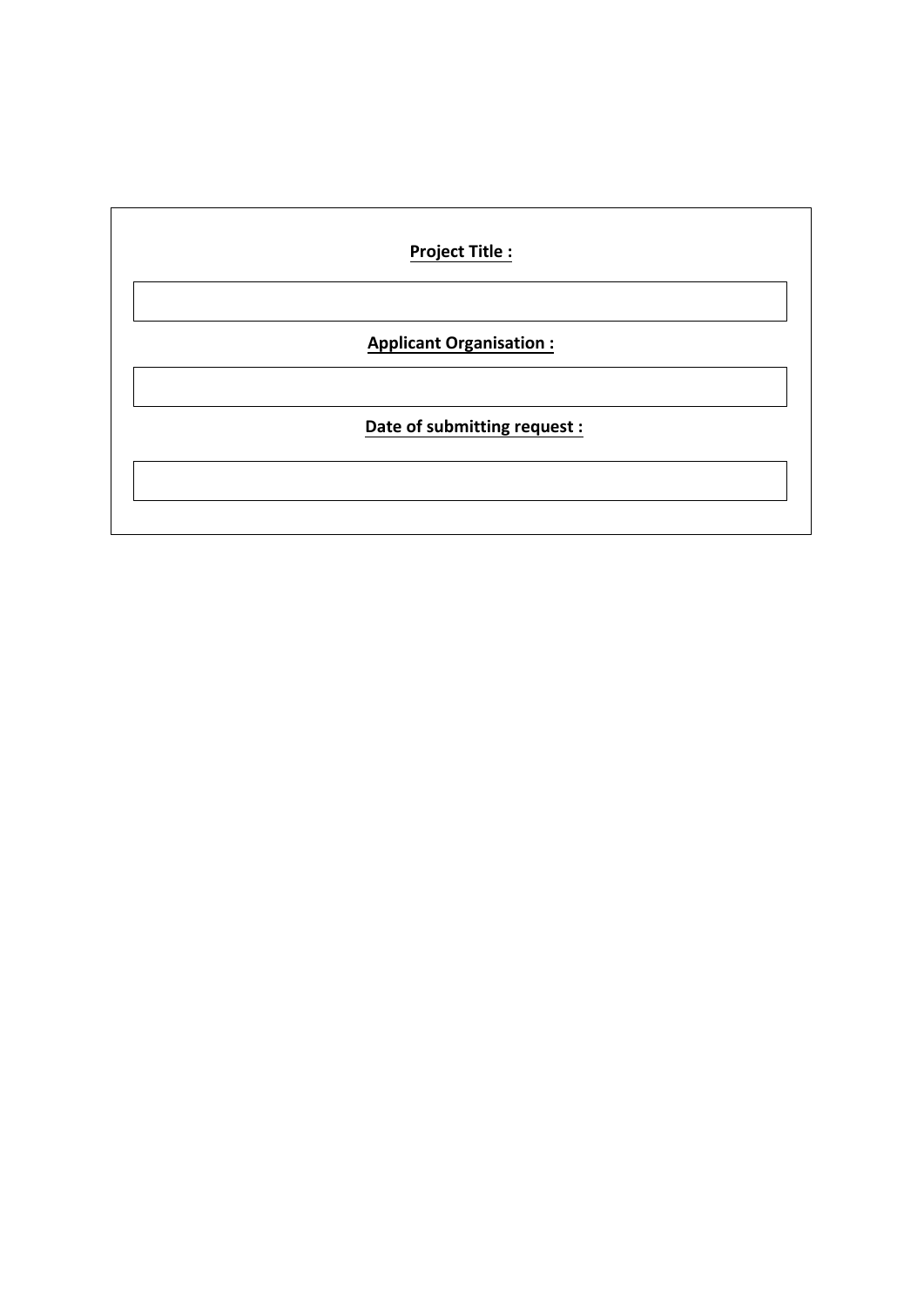# **1. ORGANISATION SUBMITTING THE REQUEST**

# **1.1. Identification of applicant organisation**

| Type of organisation               |         |        |                        |  |  |
|------------------------------------|---------|--------|------------------------|--|--|
| Association                        | Society | Public | Other:                 |  |  |
| Name:                              |         |        |                        |  |  |
| Acronym:                           |         |        | Date of creation :     |  |  |
| Address:                           |         |        | Phone:                 |  |  |
| Postcode:                          |         |        | Fax:                   |  |  |
| City:                              |         |        | E-mail:                |  |  |
| Country:                           |         |        | Website:               |  |  |
| President:                         |         |        | Number of employees :  |  |  |
| Director:                          |         |        | Number of volunteers : |  |  |
| Federation, institution or group : |         |        |                        |  |  |
|                                    |         |        |                        |  |  |

# **1.2. Legal representative of the organisation**

| Name:              | First name: |
|--------------------|-------------|
| Position :         | Authority:  |
| Business address : | Phone:      |
| Postcode:          | Mobile:     |
| City:              | Fax:        |
| Country:           | Email:      |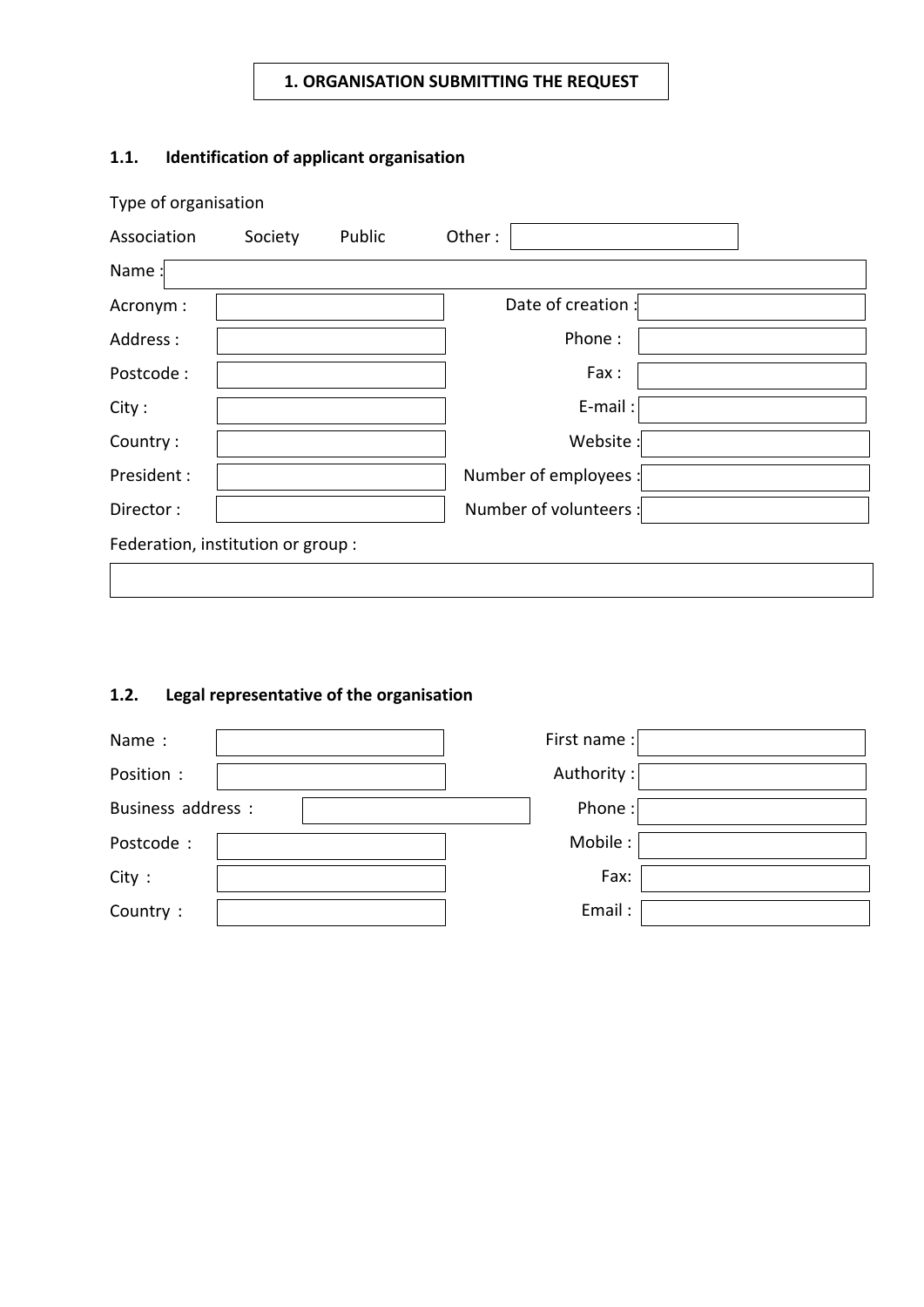# **1.3. Organisation's governing bodies :**

## **1.4. Main activity of the applicant organisation (***10 lines maximum)*

**1.5. Main partners and sponsors of the applicant organisation** *Specify the amounts and the main projects concerned*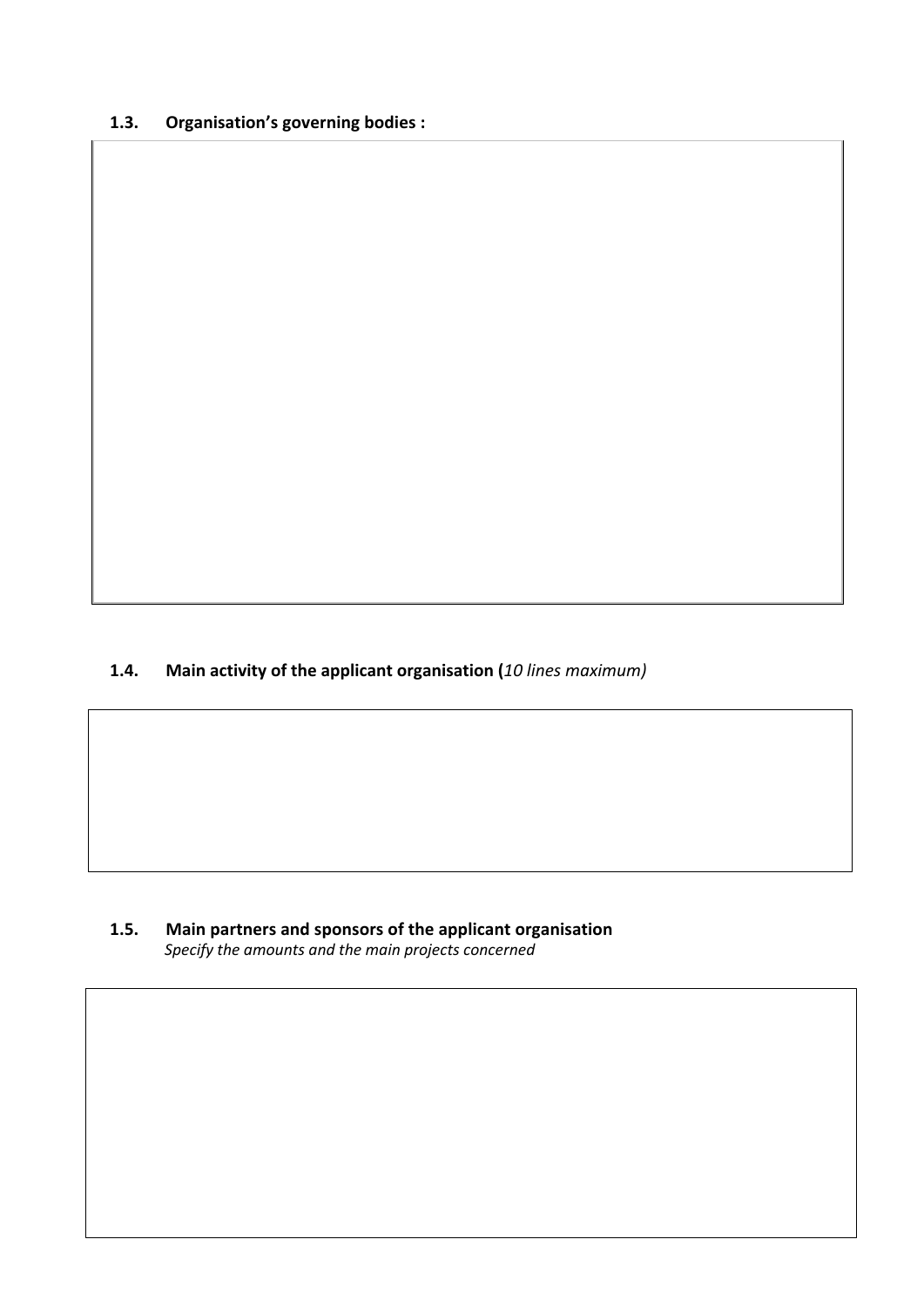**1.6. Has the applicant organisation implemented an environmental approach for its operation and activities?** *If yes, give details in a few lines.* 

| Yes | No |  |  |
|-----|----|--|--|
|     |    |  |  |
|     |    |  |  |
|     |    |  |  |
|     |    |  |  |
|     |    |  |  |
|     |    |  |  |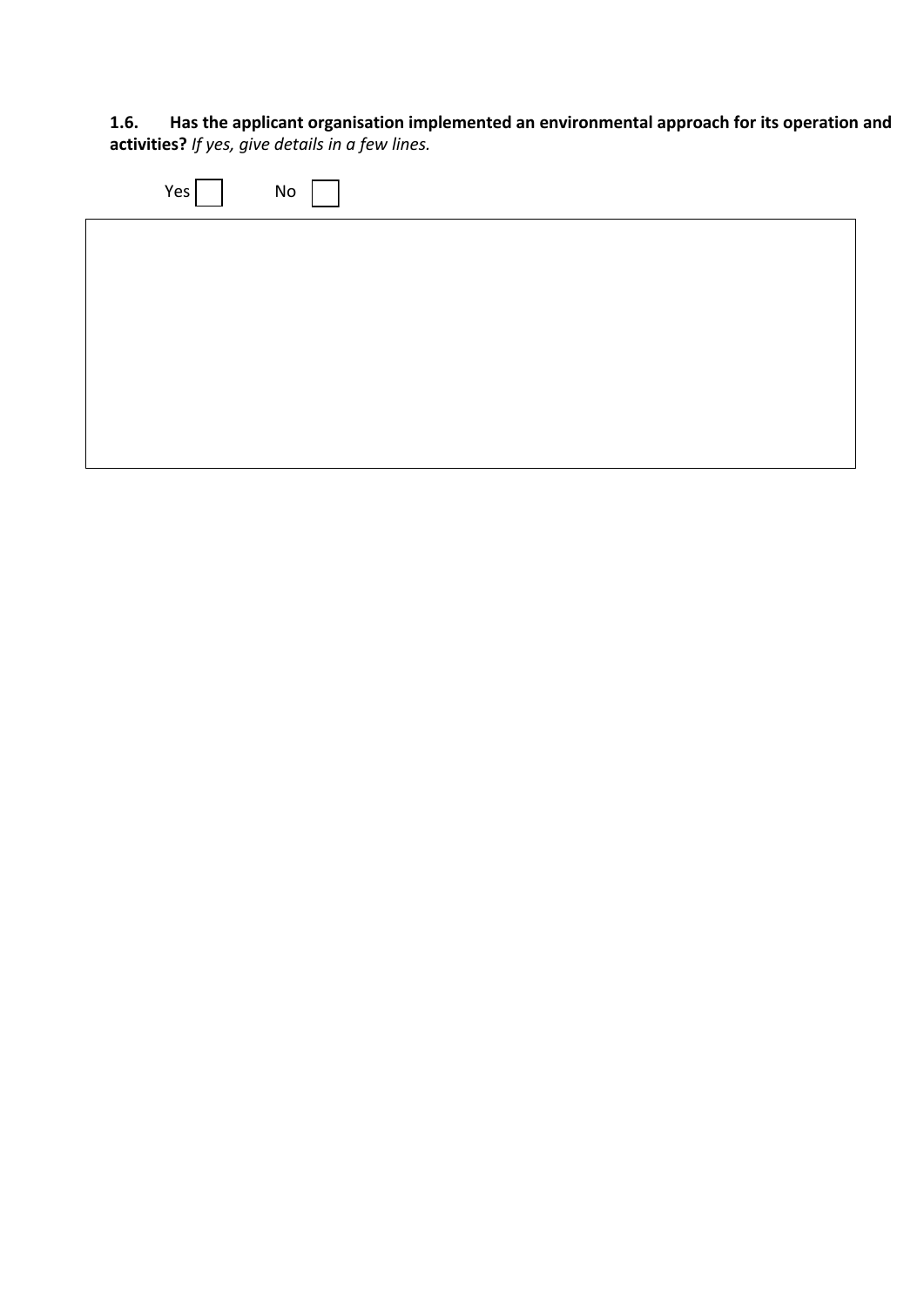# **1.7. Financial statement of applicant organisation**

# 1.7.1. Profit & Loss *(specify the year):*:

| <b>Expenses</b>                | Amount | Income/Revenue                               | Amount |
|--------------------------------|--------|----------------------------------------------|--------|
|                                |        |                                              |        |
| Purchases, external services   |        | Sales products and services                  |        |
|                                |        | Grants/Subsidies (to be detailed):           |        |
|                                |        |                                              |        |
| Staff costs                    |        |                                              |        |
|                                |        |                                              |        |
|                                |        | Contributions, donations                     |        |
| Other operating expenses,      |        |                                              |        |
| taxes and duties               |        | Miscellaneous                                |        |
|                                |        |                                              |        |
| Financial expenses             |        | Financial income                             |        |
| Extraordinary expenses         |        | Extraordinary income                         |        |
|                                |        |                                              |        |
| Depreciation,                  |        | Write-backs of<br>depreciation, amortisation |        |
| amortisation and<br>provisions |        | & provisions                                 |        |
|                                |        |                                              |        |
| <b>Total expenses</b>          |        | <b>Total income</b>                          |        |
| <b>Results (Profit)</b>        |        | Results (Loss)                               |        |
|                                |        |                                              |        |
| <b>TOTAL</b>                   |        | <b>TOTAL</b>                                 |        |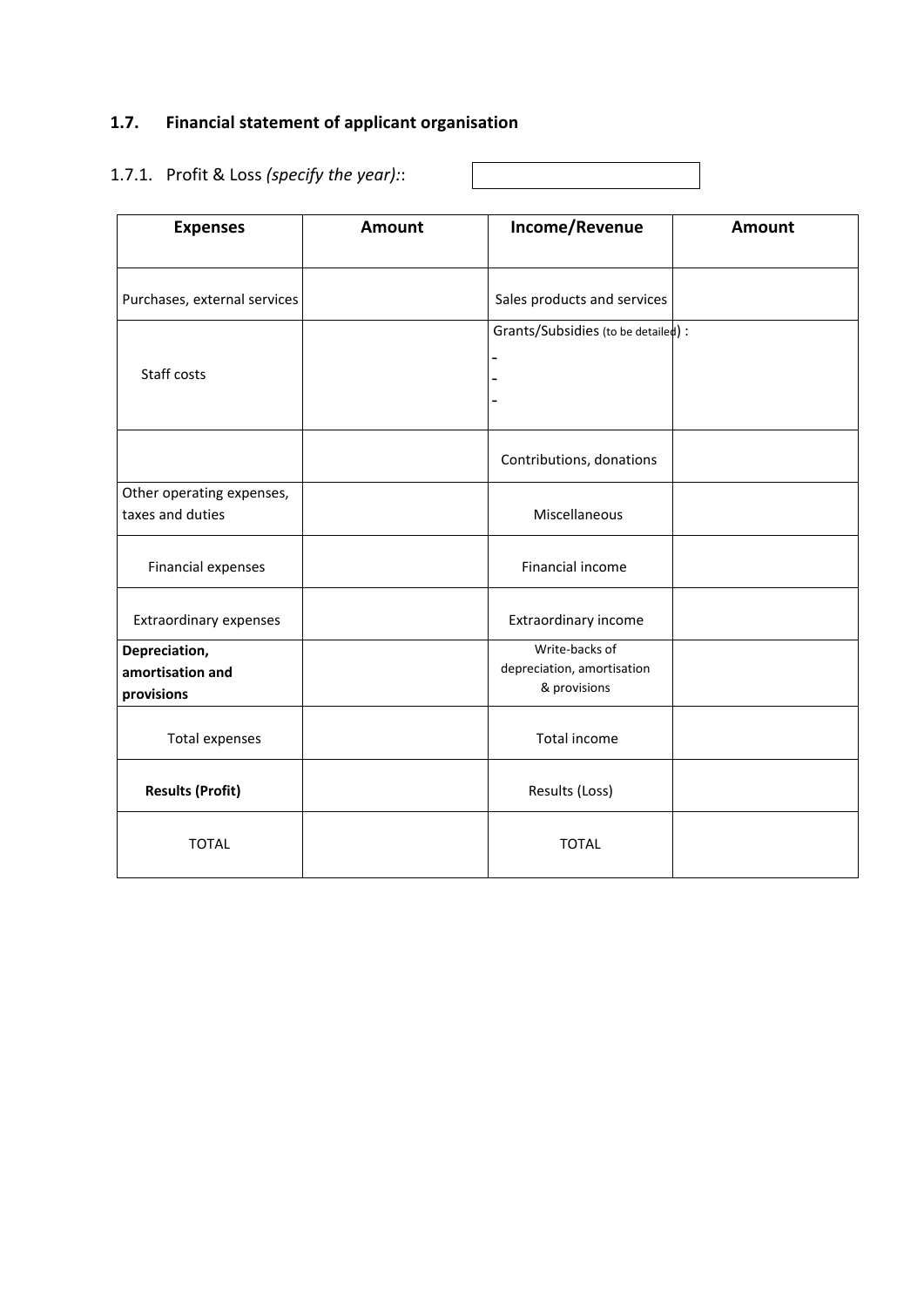1.7.2. Balance Sheet *(specify the date)* :

| <b>Assets</b>                          | Amount | <b>Liabilities</b>                      | <b>Amount</b> |
|----------------------------------------|--------|-----------------------------------------|---------------|
| Intangible<br>assets                   |        | Capitals and reserves                   |               |
| Tangible assets before<br>amortisation |        | Results<br>$(+ou -)$                    |               |
| <b>Financial assets</b>                |        | Investment<br>grants/subsidies          |               |
|                                        |        | Medium and long-<br>term debts          |               |
| <b>Total Fixed Assets</b>              |        | <b>Total permanent</b><br>resources     |               |
| Stocks en cours                        |        |                                         |               |
| Trade receivables                      |        | Trade and non-<br>operating liabilities |               |
| Preliminary<br>Charges                 |        | Deferred income                         |               |
| Disponibilités                         |        | Short-term financial<br>liabilities     |               |
| <b>Total assets</b>                    |        | <b>Total liabilities</b>                |               |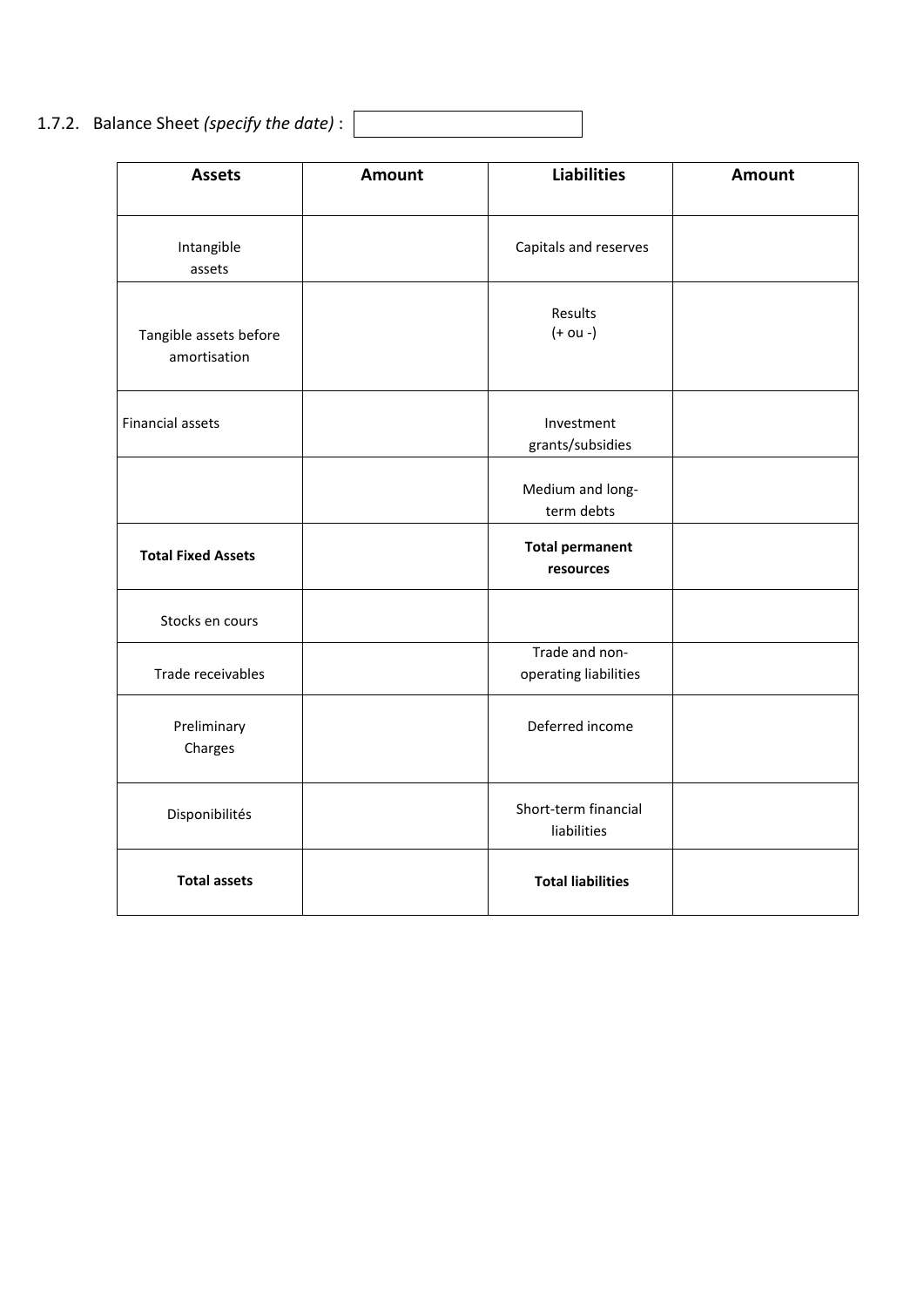#### **2. DETAILED PRESENTATION OF THE PROJECT**

#### **2.1 Project organisation**

Is the project being implemented directly by the applicant organisation:

| .          |    |
|------------|----|
| Yes $\Box$ | No |

If not, which third party(ies) is/are ensuring the implementation of the project?

Give the name and address of this organisation and its president:

What are the institutional, technical, financial and contractual ties with the applicant organisation? *(If available, please provide us with a copy of the contracts)* 

Other than the above mentioned organisation, are there any other sub-contractors? *(If so, which ones? Please give their name and address.)*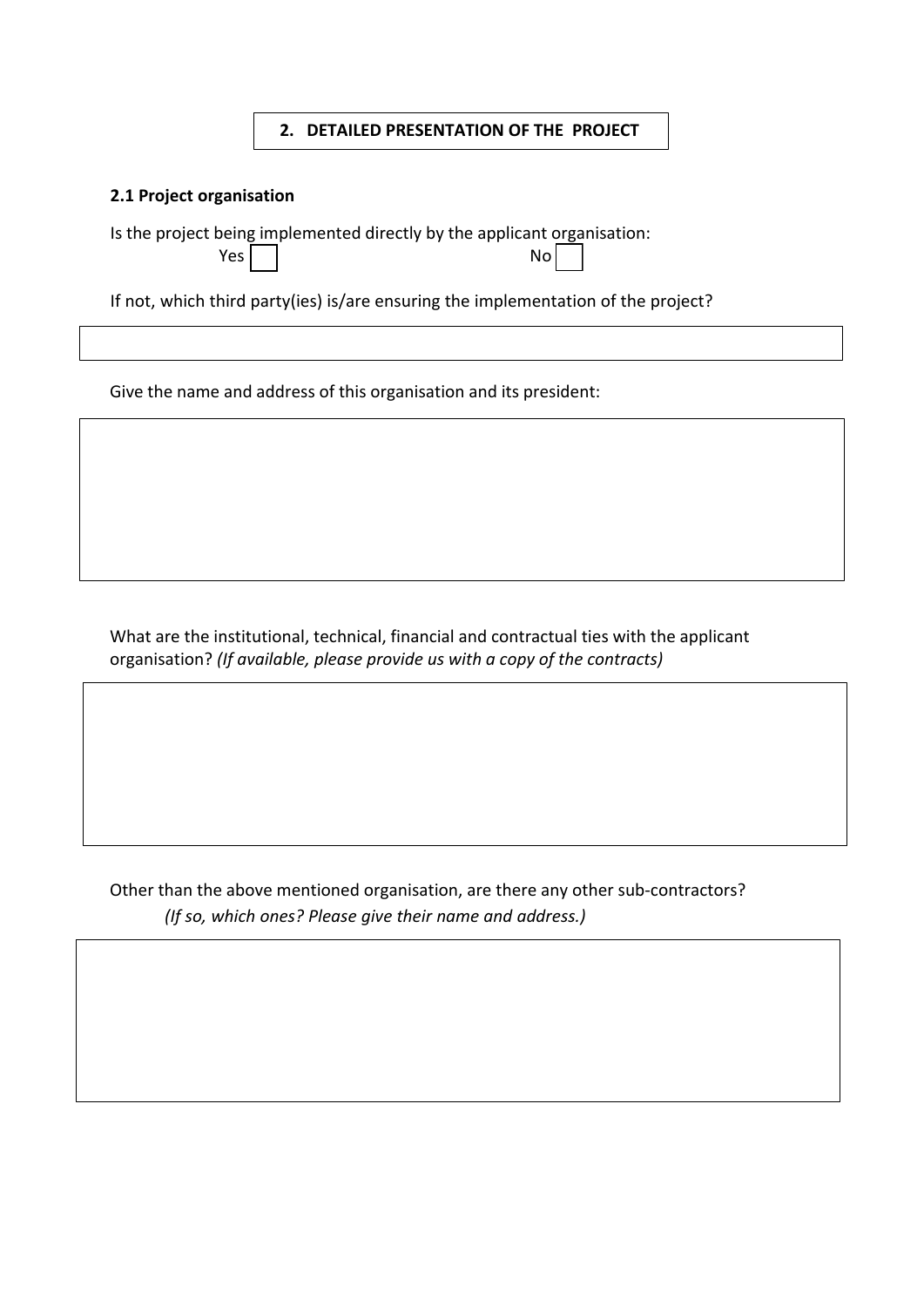#### **2.2. Project managers**

1. For the applicant organisation

| Name:                    | First name: |  |
|--------------------------|-------------|--|
| Position :               | Phone:      |  |
| <b>Business address:</b> | Mobile:     |  |
| Postcode:                | Fax:        |  |
| City:                    | Email:      |  |
| Country:                 |             |  |

Previous skills and experiences directly relating to the project *(5 lines maximum)* Enclose a copy of the project manager's CV in the appendix.

2. For the third party organisation ensuring the implementation of the project *(for cases where the project is not being implemented directly by the applicant organisation)*

| Name:                    | First name: |  |
|--------------------------|-------------|--|
| Position :               | Phone:      |  |
| <b>Business address:</b> | Mobile:     |  |
| Postcode:                | Fax:        |  |
| City:                    | Email:      |  |
| Country:                 |             |  |

Previous skills and experiences directly relating to the project *(5 lines maximum)* Enclose a copy of the project manager's CV in the appendix.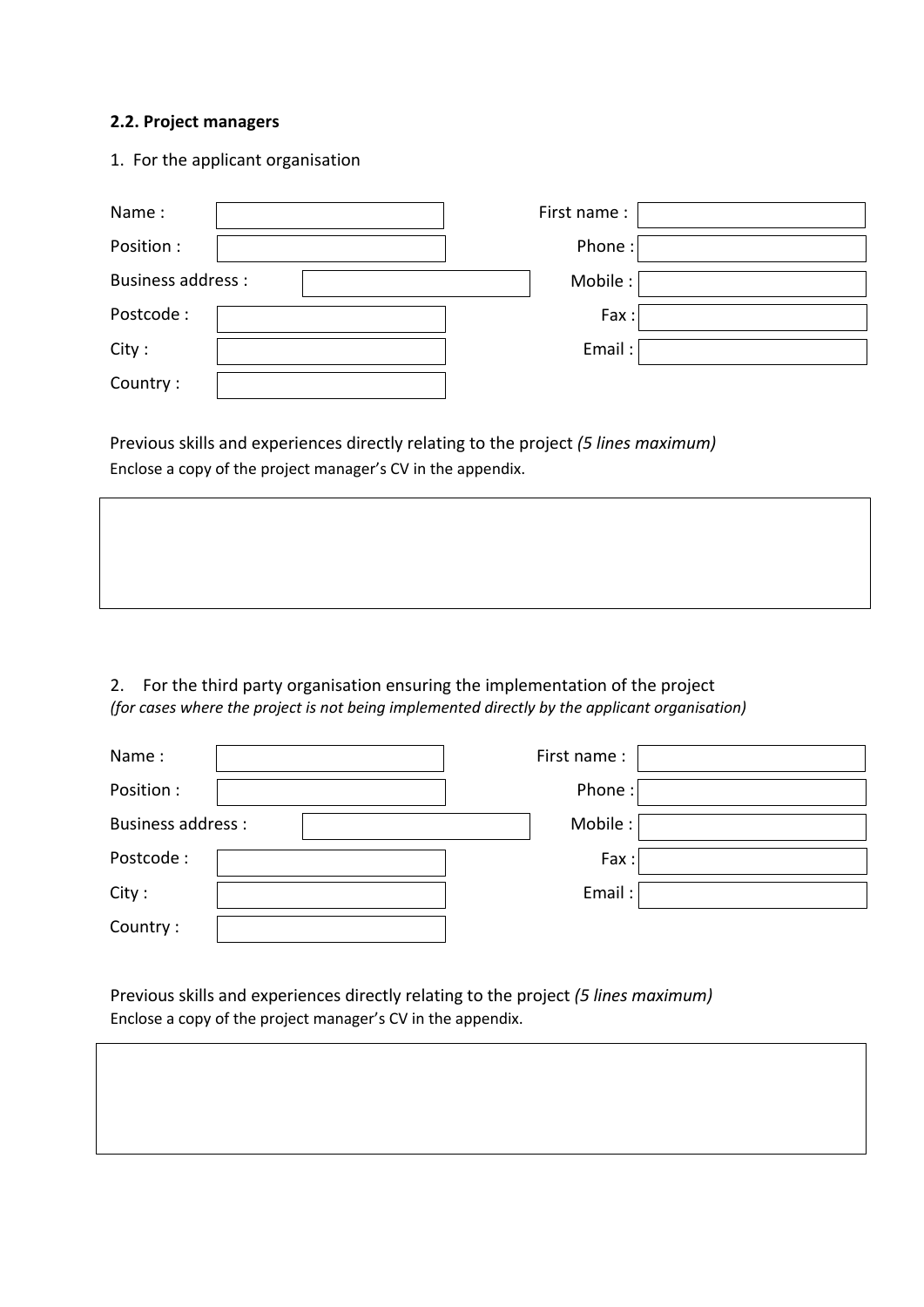# **2.3. Project description**

1. Please give details of any website(s) presenting the Project and its background

*2.* Summary of project (*1500 characters maximum)*

# 2.1 Brief summary of project *(250 characters maximum)*

| Predominant theme treated in the project:                                                                                                |  |
|------------------------------------------------------------------------------------------------------------------------------------------|--|
| Scheduled kick-off date of project:                                                                                                      |  |
| Scheduled completion date of project:                                                                                                    |  |
| Period (kick-off date & completion date) for which funding is requested<br>Only if this period differs from the one indicated previously |  |

Kick-off date **Completion date:**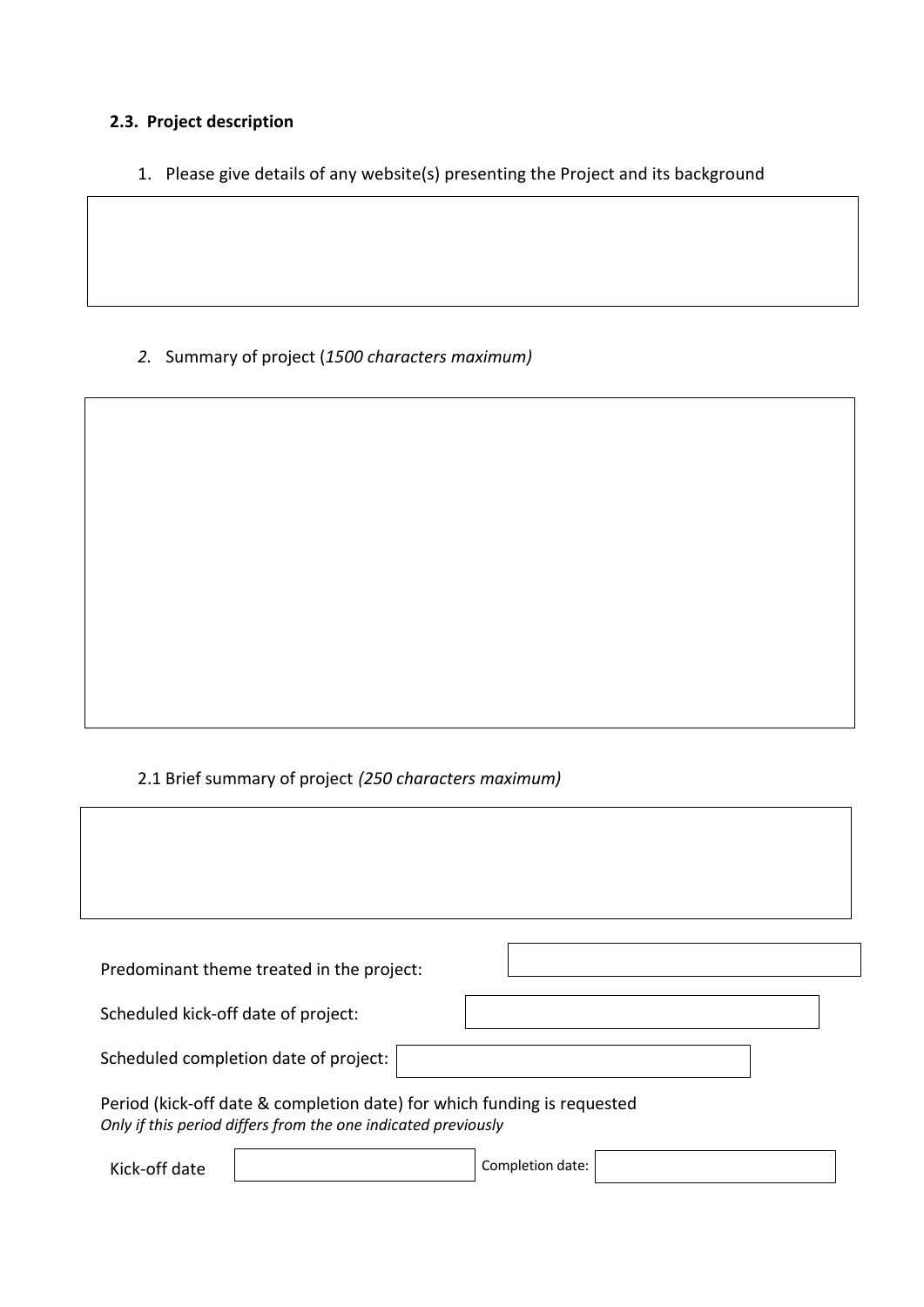7. Geographical location of project :

| Country: |                       |  |
|----------|-----------------------|--|
|          | Secondary countries : |  |

7.1 Detailed location (city, region…) : *Enclose a regional and local geographical map in the appendix*

8. Project background *(5000 characters maximum)* :

9. Is the project presented the whole project or a component of a broader project? *(5000 c*haracters maximum)

*If so, provide a brief summary 1/ of what the other components consist of and, 2/ the overall budget for the project.*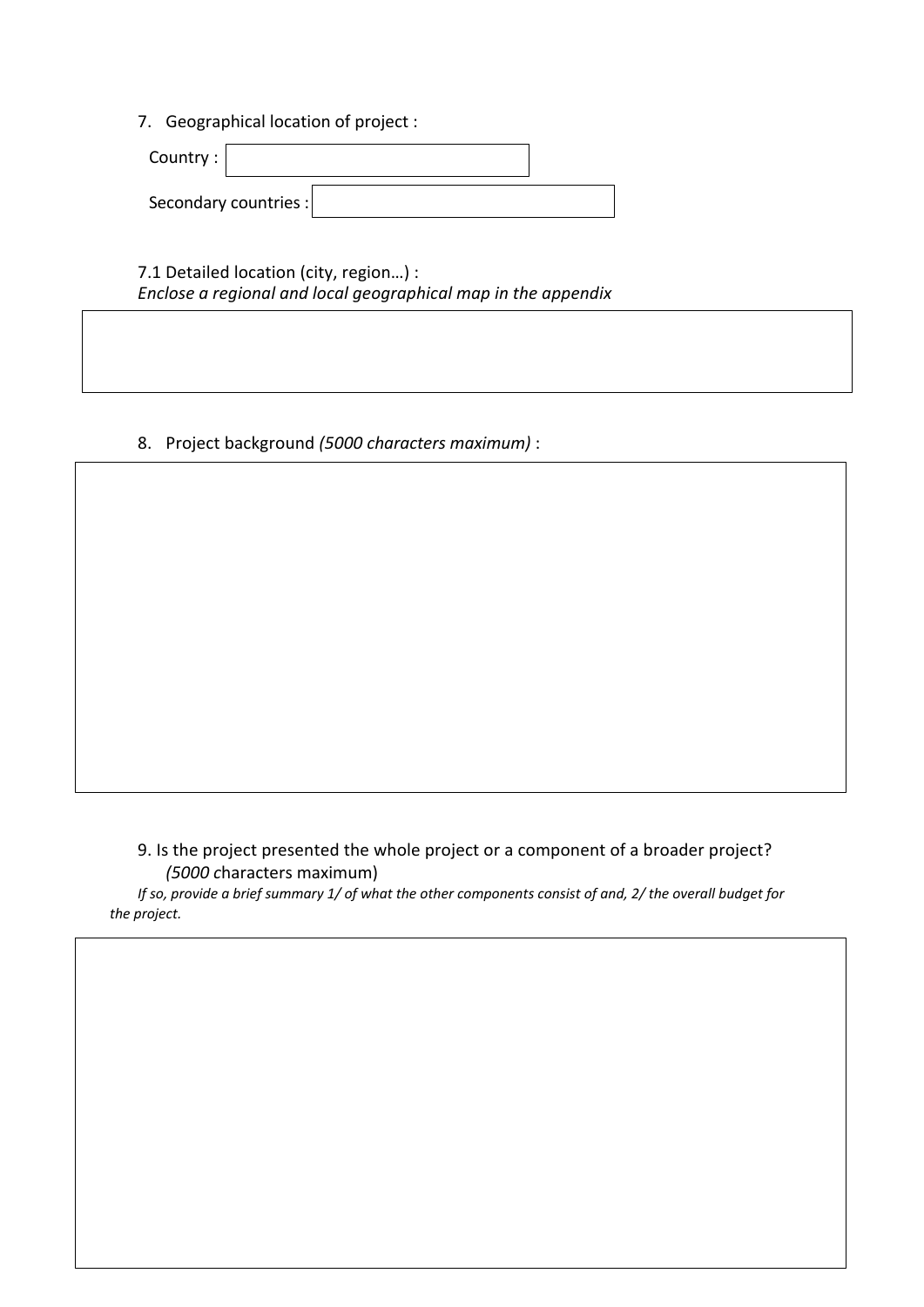10. The issues and challenges addressed by the Project *(5000 characters maximum) :*

# 11. State of knowledge on the issue addressed by the Project (state of the art): *(5000 characters maximum*)

12. Added value of the project with respect to the previous point: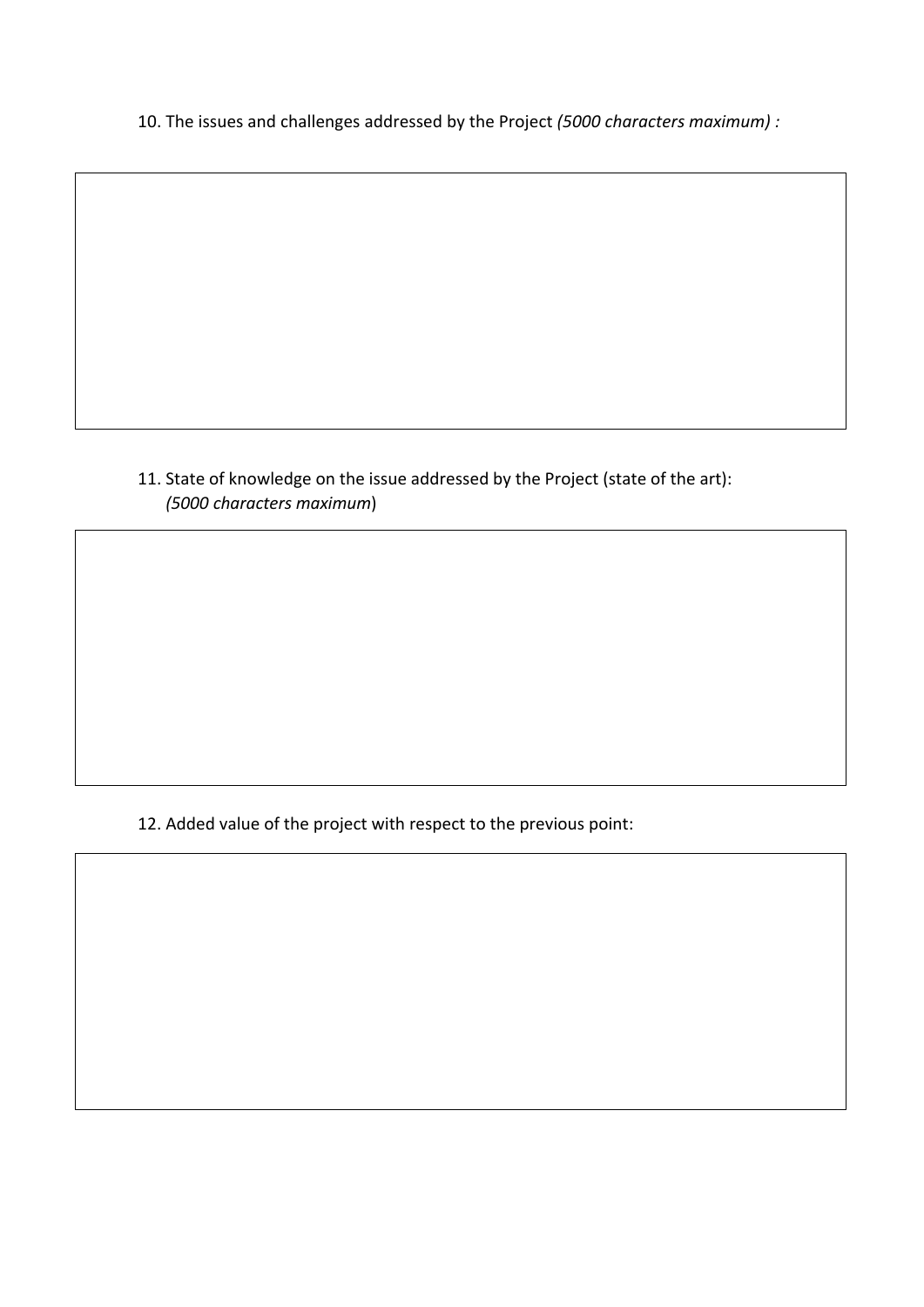# 13. Bibliography of the Project:

14. The main beneficiaries of the Project: *Who will be impacted, either directly or indirectly, by the project and its results?*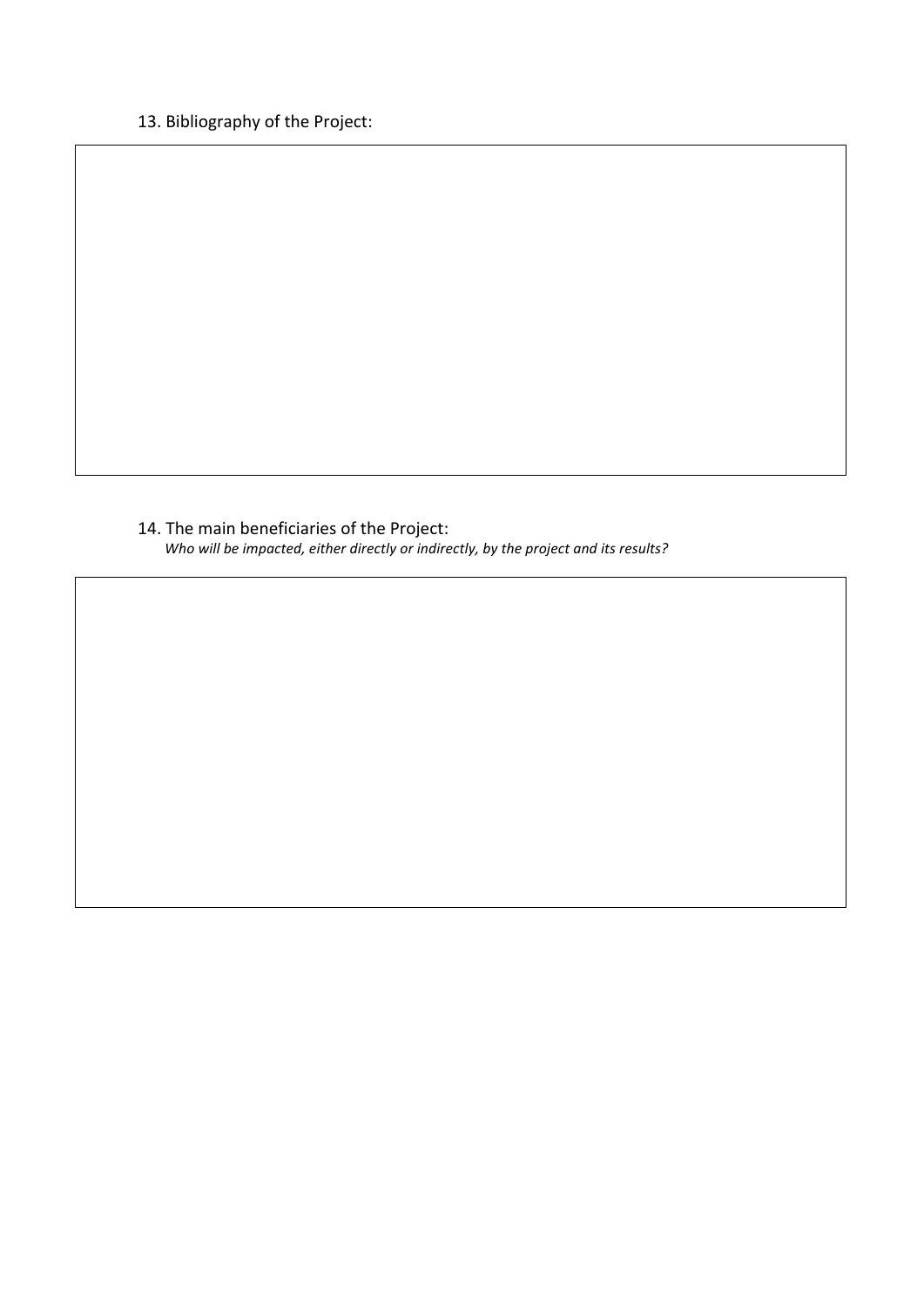#### 15. Objectives, results, activities and indicators: the logical framework of the project *Fill in the chart below as accurately and coherently as possible.*

| Overall goal (the purpose to<br>which the project will contribute) :                                          |                                                                                                |                                                                                                                     |                                                                                                                                                                 |
|---------------------------------------------------------------------------------------------------------------|------------------------------------------------------------------------------------------------|---------------------------------------------------------------------------------------------------------------------|-----------------------------------------------------------------------------------------------------------------------------------------------------------------|
| Specific goals<br>The concrete goals that the<br>action must achieve as a<br>contribution to the overall goal | Anticipated results<br>The results that will<br>enable the achievement<br>of the specific goal | <b>Activities to be</b><br>implemented<br>Key activities to be<br>implemented to produce<br>the anticipated results | Verifiable indicators<br>Indicators, preferably quantified,<br>to measure the achievement of<br>goals and results (may be<br>quantitative and / or qualitative) |
| OS1:                                                                                                          | $R1$ :                                                                                         | $A1$ :                                                                                                              | 11:                                                                                                                                                             |
|                                                                                                               | R2:                                                                                            | A2:                                                                                                                 | 12:                                                                                                                                                             |
|                                                                                                               | R3:                                                                                            | A3:                                                                                                                 | 13:                                                                                                                                                             |
| OS2:                                                                                                          | R4:                                                                                            | $A4$ :                                                                                                              | 14:                                                                                                                                                             |
|                                                                                                               | R5:                                                                                            | A5:                                                                                                                 | 15:                                                                                                                                                             |
|                                                                                                               | R6:                                                                                            | A6:                                                                                                                 | 16:                                                                                                                                                             |
| OS3:                                                                                                          | R7:                                                                                            | A7:                                                                                                                 | 17:                                                                                                                                                             |
|                                                                                                               | R8:                                                                                            | A8:                                                                                                                 | 18:                                                                                                                                                             |
|                                                                                                               | R9:                                                                                            | A9:                                                                                                                 | 19:                                                                                                                                                             |
| OS4:                                                                                                          | R <sub>10</sub> :                                                                              | A10:                                                                                                                | 110:                                                                                                                                                            |
|                                                                                                               | R11:                                                                                           | A11:                                                                                                                | 111:                                                                                                                                                            |
|                                                                                                               | R12:                                                                                           | A12:                                                                                                                | 112:                                                                                                                                                            |
| OS5:                                                                                                          | R13:                                                                                           | A13:                                                                                                                | 113:                                                                                                                                                            |
|                                                                                                               | R14:                                                                                           | A14:                                                                                                                | 114:                                                                                                                                                            |
|                                                                                                               | R <sub>15</sub> :                                                                              | A15:                                                                                                                | 115:                                                                                                                                                            |
| OS6:                                                                                                          | R16:                                                                                           | A16:                                                                                                                | 116:                                                                                                                                                            |
|                                                                                                               | R17:                                                                                           | A17:                                                                                                                | 117:                                                                                                                                                            |
|                                                                                                               | R <sub>18</sub> :                                                                              | A18:                                                                                                                | 118:                                                                                                                                                            |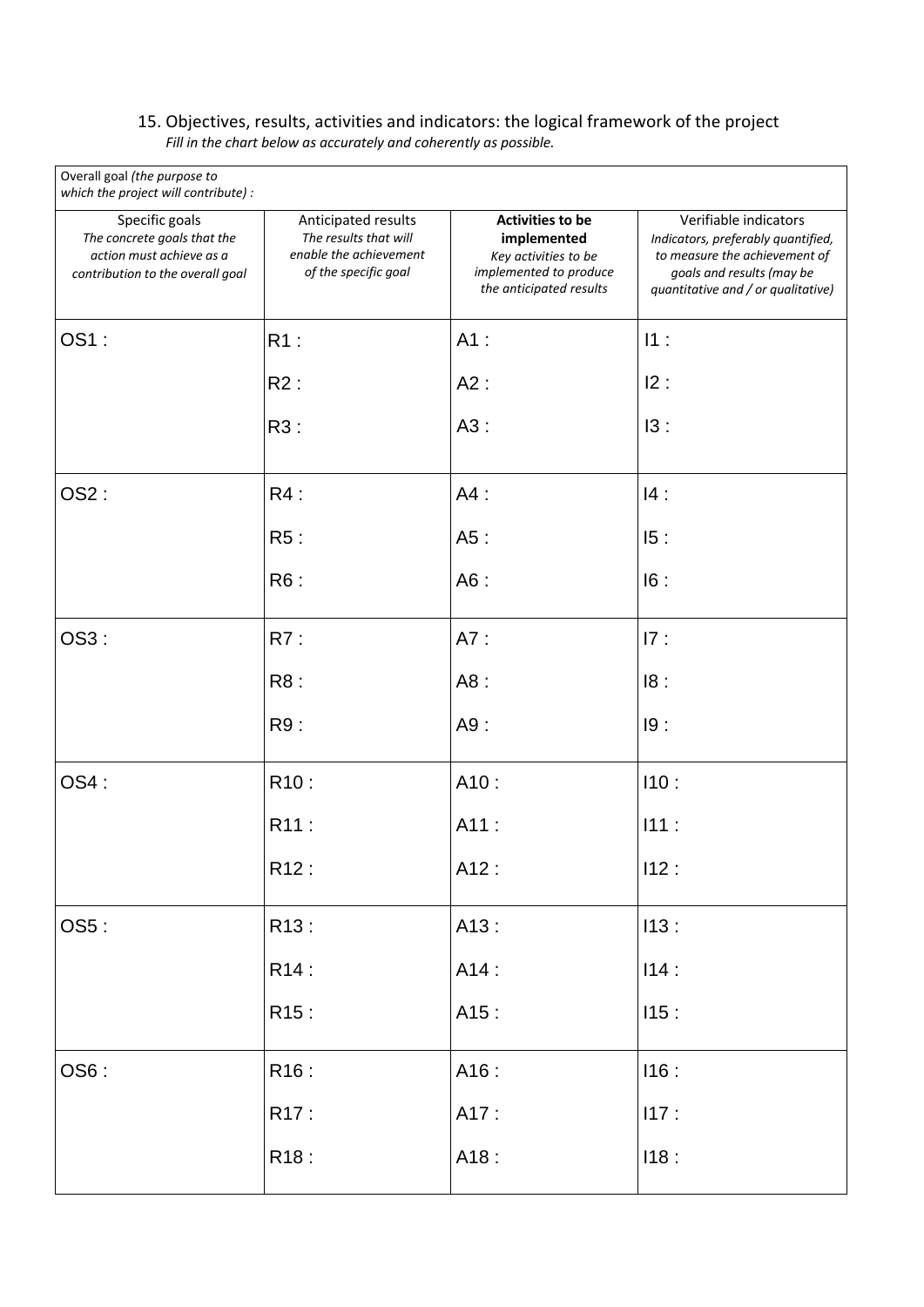#### 16. Description of project activities

*Indicate, for each logical framework activity, how they will be conducted, including, if appropriate, the tools and methodologies used, as well as the different actors involved and / or beneficiaries. It is not only about listing results and activities. Unlike the Logical Framework, the paragraph must tell the project's intervention logic in a dynamic way, presenting the activities the will be implemented and possibly giving examples and illustrations.*

17. The activities and phases of the project for which funding is being requested from the Pelagos Initiative

*Among the project goals and activities set out in paragraph 15 above, indicate those concerned by the request for funding from the Pelagos Initiative*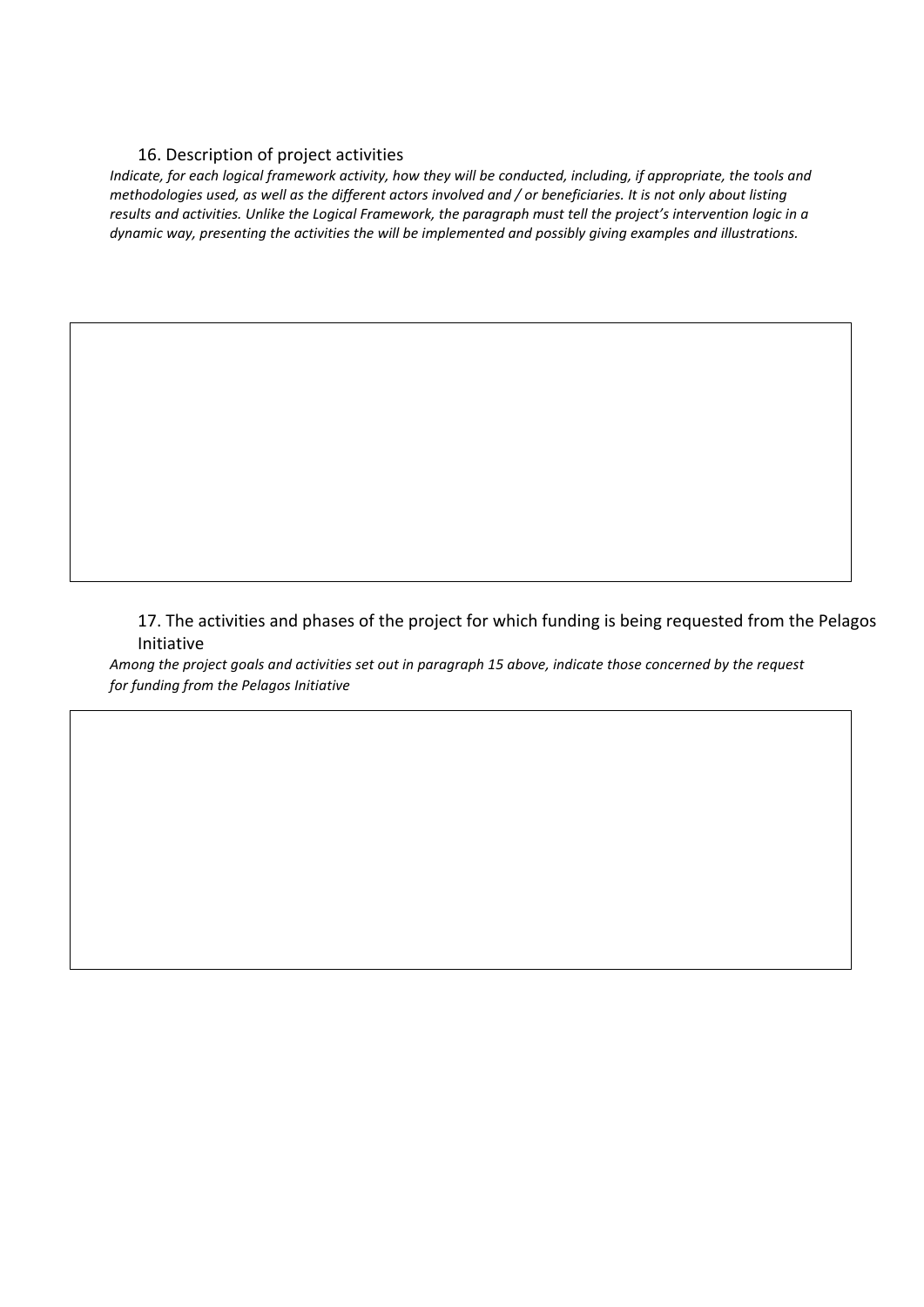18. General schedule of the project *(Referring to the activities set out in §15)*

| <b>Goals &amp; Activities</b> | <b>Period of time</b><br>(for each activity, please indicate its starting and ending date) |
|-------------------------------|--------------------------------------------------------------------------------------------|
| <b>OS1</b>                    |                                                                                            |
| OS <sub>2</sub>               |                                                                                            |
| OS3                           |                                                                                            |
| OS4                           |                                                                                            |
| OS5                           |                                                                                            |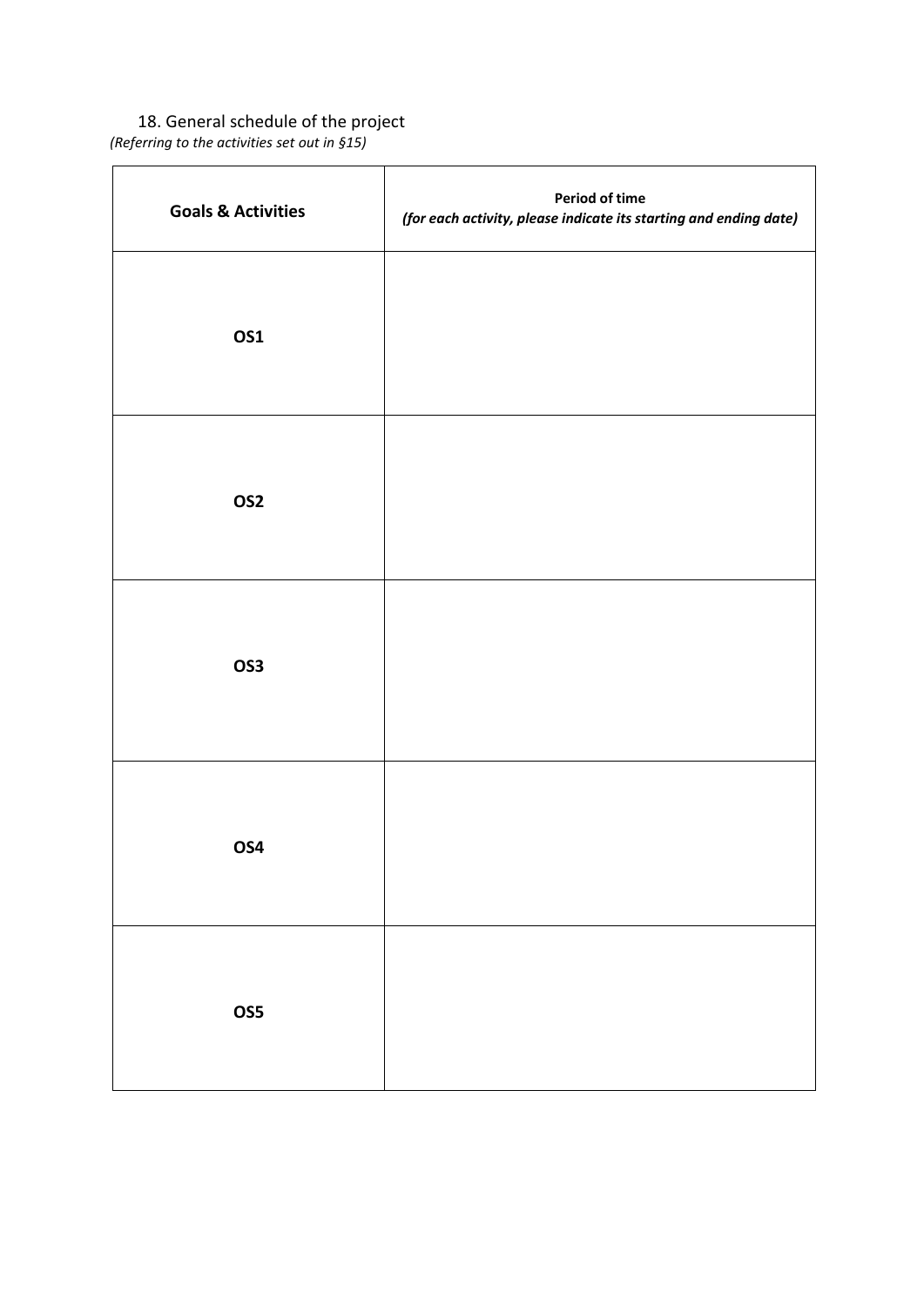| OS6 |  |
|-----|--|
|     |  |

### 19. Project organisation

19.1 - Specify in the chart below the name and role of the various players

(Project Manager, main contractor, associate contractor, sub-contractor, technical and scientific partners, other…)

| <b>Players</b> | <b>Role and ontribution</b> | <b>Contractual Relationship</b> |
|----------------|-----------------------------|---------------------------------|
|                |                             |                                 |
|                |                             |                                 |
|                |                             |                                 |
|                |                             |                                 |
|                |                             |                                 |
|                |                             |                                 |
|                |                             |                                 |
|                |                             |                                 |
|                |                             |                                 |
|                |                             |                                 |
|                |                             |                                 |
|                |                             |                                 |
|                |                             |                                 |
|                |                             |                                 |
|                |                             |                                 |
|                |                             |                                 |
|                |                             |                                 |
|                |                             |                                 |
|                |                             |                                 |
|                |                             |                                 |
|                |                             |                                 |
|                |                             |                                 |
|                |                             |                                 |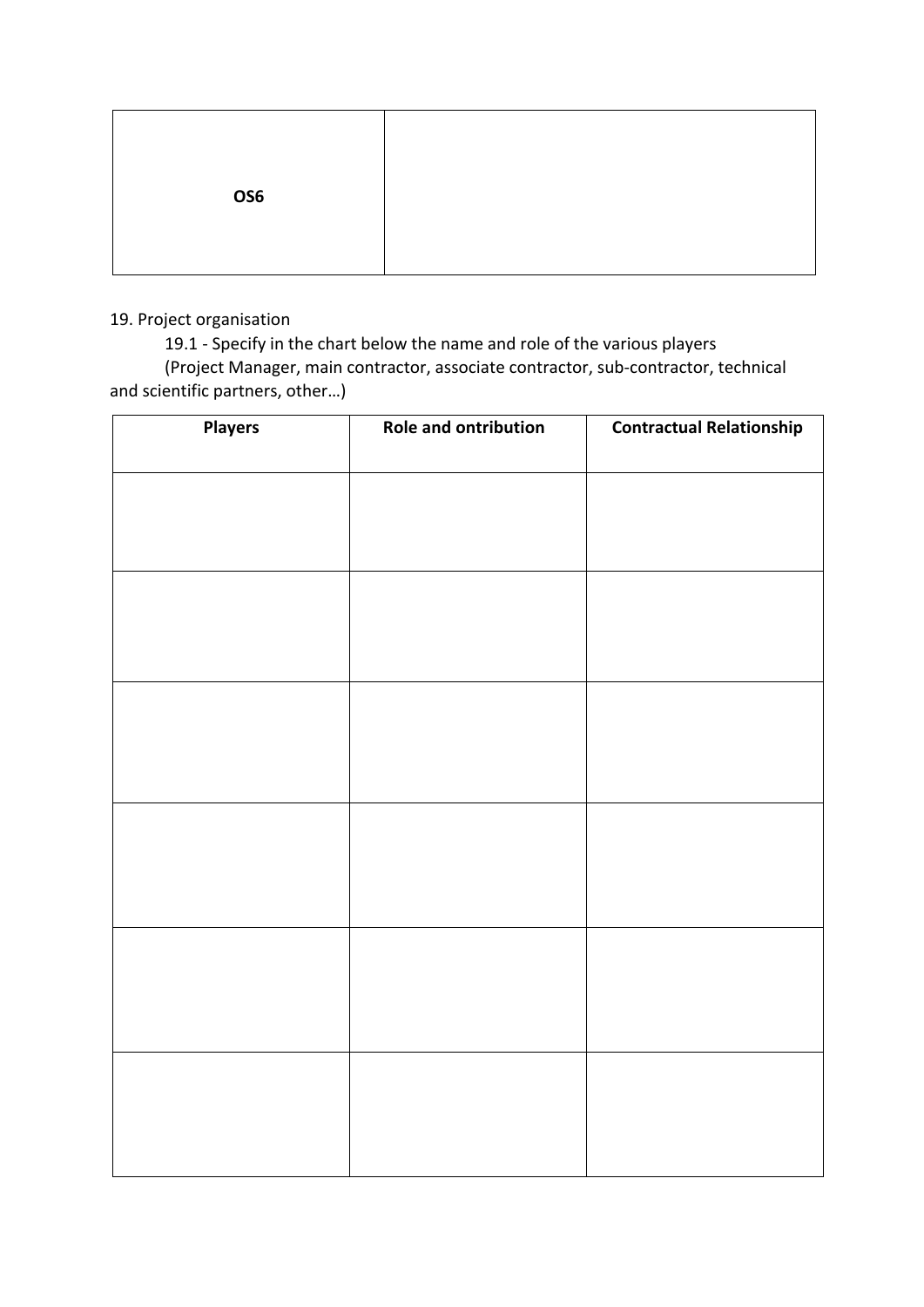19.2 - Enclose a general diagram of the players involved showing the type of relationship that exists between these various players

20. Material resources (equipment, technology…) mobilised for the implementation of the project

21. Human resources mobilised by the applicant organisation for the Project *Specify the number of people, the role, their status and their skills.*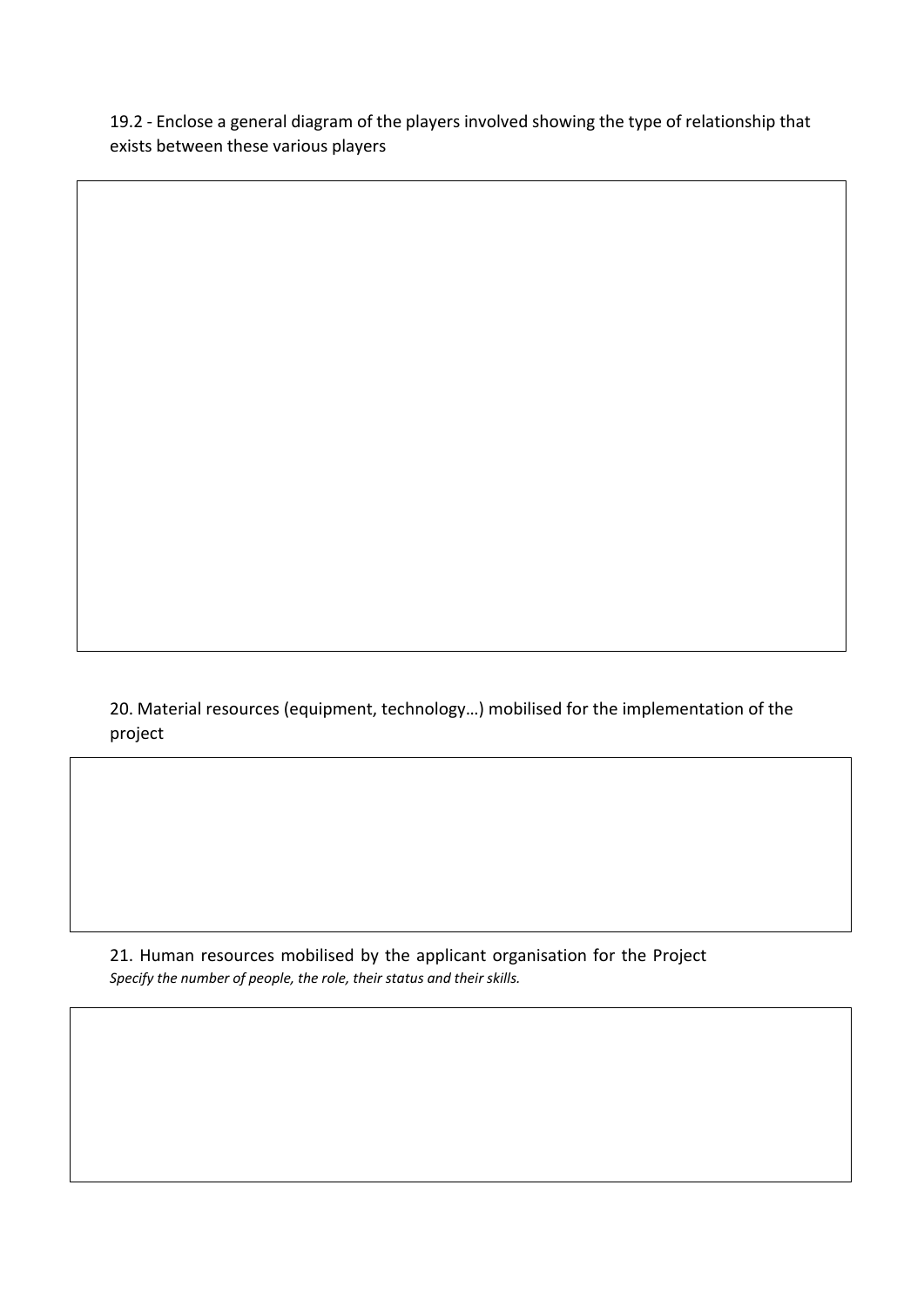## 22. Communication Strategy for the project

*Indicate the strategy components and give details on how the visibility of the Pelagos Initiative's support will be ensured .*

# 23. What are the main risks – including environmental risks – of the project?

| <b>Specific goals</b> | <b>Risks</b> | Risk - reduction strategy |
|-----------------------|--------------|---------------------------|
|                       |              |                           |
| OS1                   |              |                           |
|                       |              |                           |
| OS <sub>2</sub>       |              |                           |
|                       |              |                           |
| OS <sub>3</sub>       |              |                           |
|                       |              |                           |
| OS4                   |              |                           |
|                       |              |                           |
| OS5                   |              |                           |
|                       |              |                           |
| OS6                   |              |                           |
|                       |              |                           |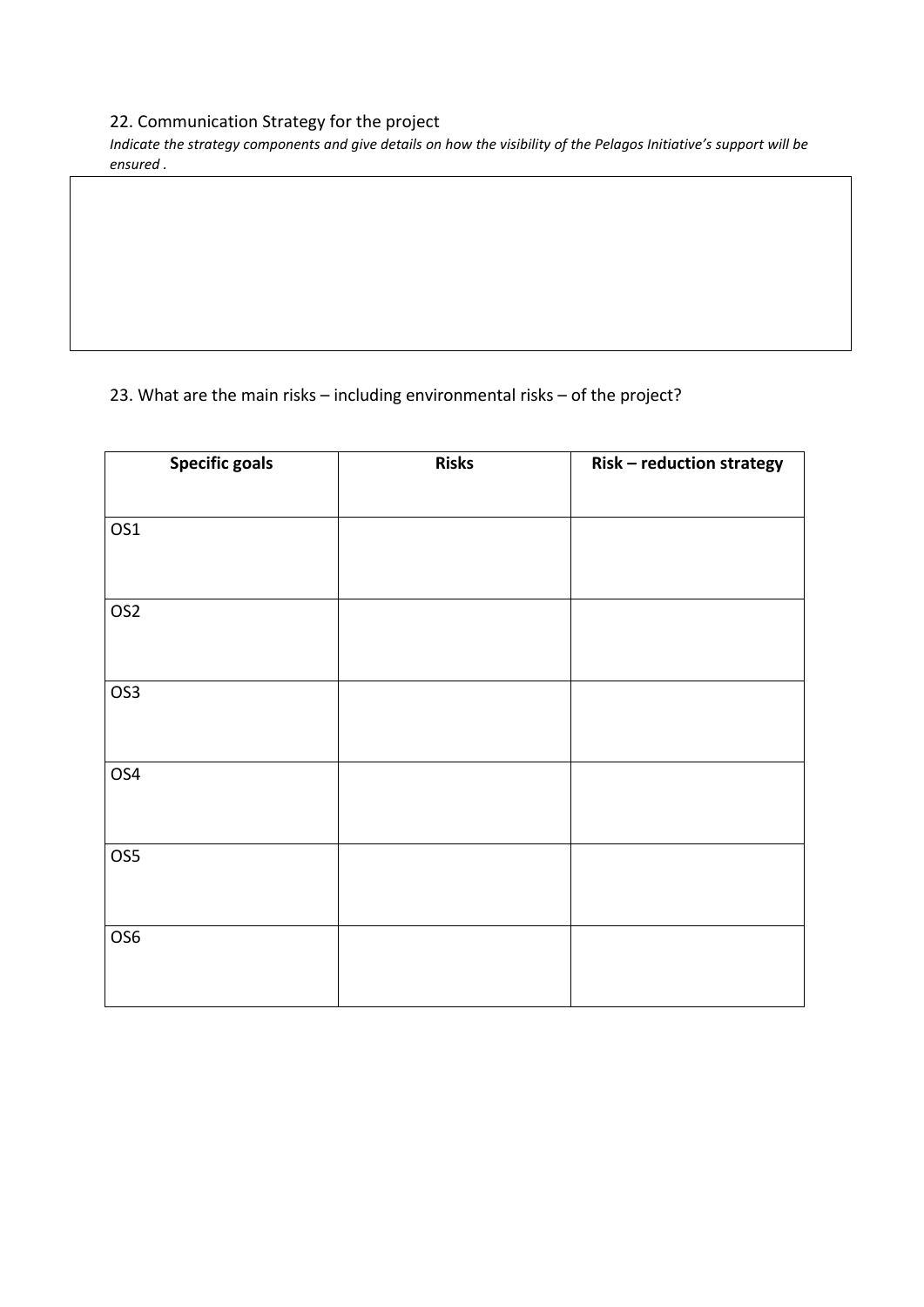23.1 What are the negative environmental impacts of the project? What actions are being taken to reduce these impacts?

24. Project evaluation mechanism *Please give details (who? when? how?)*

### 25. What measures have been taken to ensure the viability and durability of the results obtained by the Project?

26. Are any project extensions foreseen?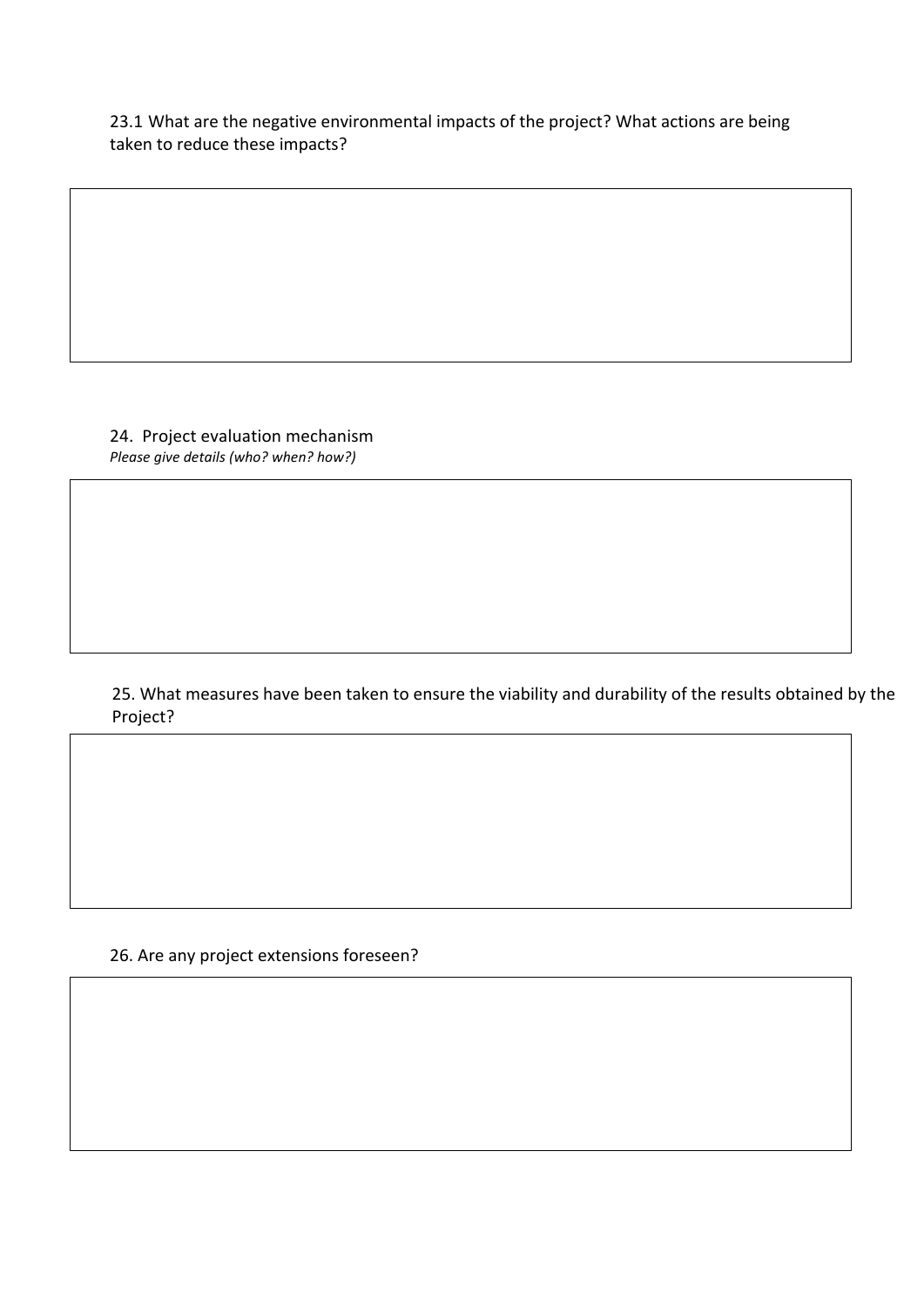## **2.4. Project partnerships**

Provide any information which will allow for an assessment of the status of the financing plan and supports.

| Acquired* Pending | Organisation | Type of support (financial**,<br>material, consultancy, compence,<br>other) |
|-------------------|--------------|-----------------------------------------------------------------------------|
|                   |              |                                                                             |
|                   |              |                                                                             |
|                   |              |                                                                             |
|                   |              |                                                                             |
|                   |              |                                                                             |

\* Provide us with proof of any commitments made by partners (certificates, signed contracts…)

\*\* Specify the nature and the amount

### **2.5. Global budget of the project and support expected from the Foundation**

*Funding from the Pelagos Initiative must not exceed 75% of the ressources of the project budget. It shall remain at the Pelagos Initiative's discretion.*

| 1. Global budget (in Euros) :                    |  |
|--------------------------------------------------|--|
| 2. Total amount required (in Euros) :            |  |
| 3. Total duration (in number of project years) : |  |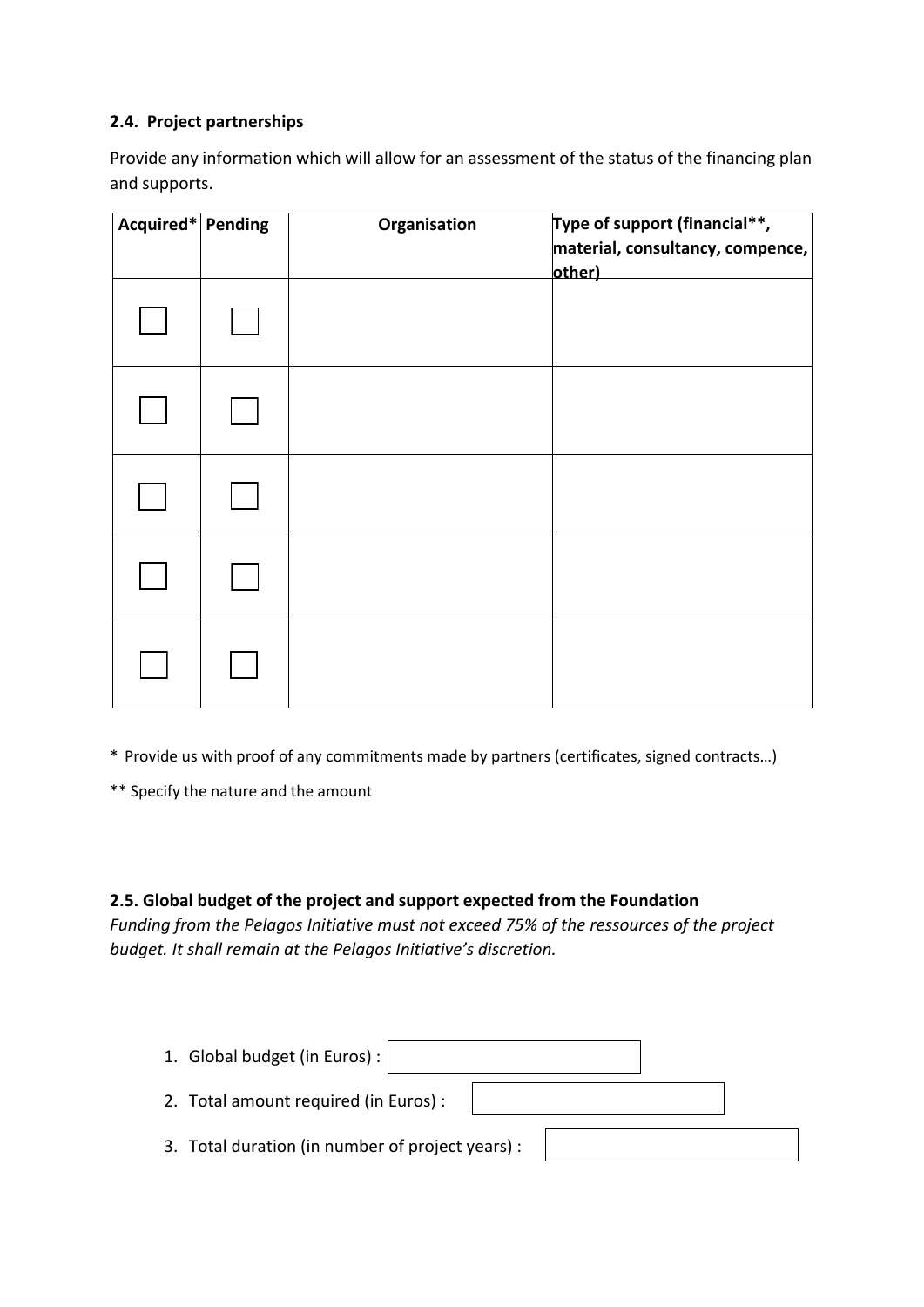## **3. BUDGET AND REQUESTED FOR AID**

# *Information concerning the payment schedule of the financial support provided by the Pelagos Initiative*

Exact details concerning payment will be provided in the agreement which will be signed with the applicant should your project be approved. In the meantime, please take note of the following provisions:

1. The first instalment is paid upon the signing of the agreement

2. Interim instalments are paid at the end of each project year, after approval of the interim report

3. The last instalment is paid once the project has been completed, after approval of the final report

## **3.1 Project budget (in Euros)**

Fill in the « DC-budget projet.xls" file and attach it as an annex in .xls format. Please note that:

- You must provide us with the necessary details that will enable us to assess the budget of the entire project concerned by the application (in Euros). Feel free to provide any information which you consider relevant in the section "Nature of expenses"
- « Equity capital » should not include valorisation of in-kind contribution.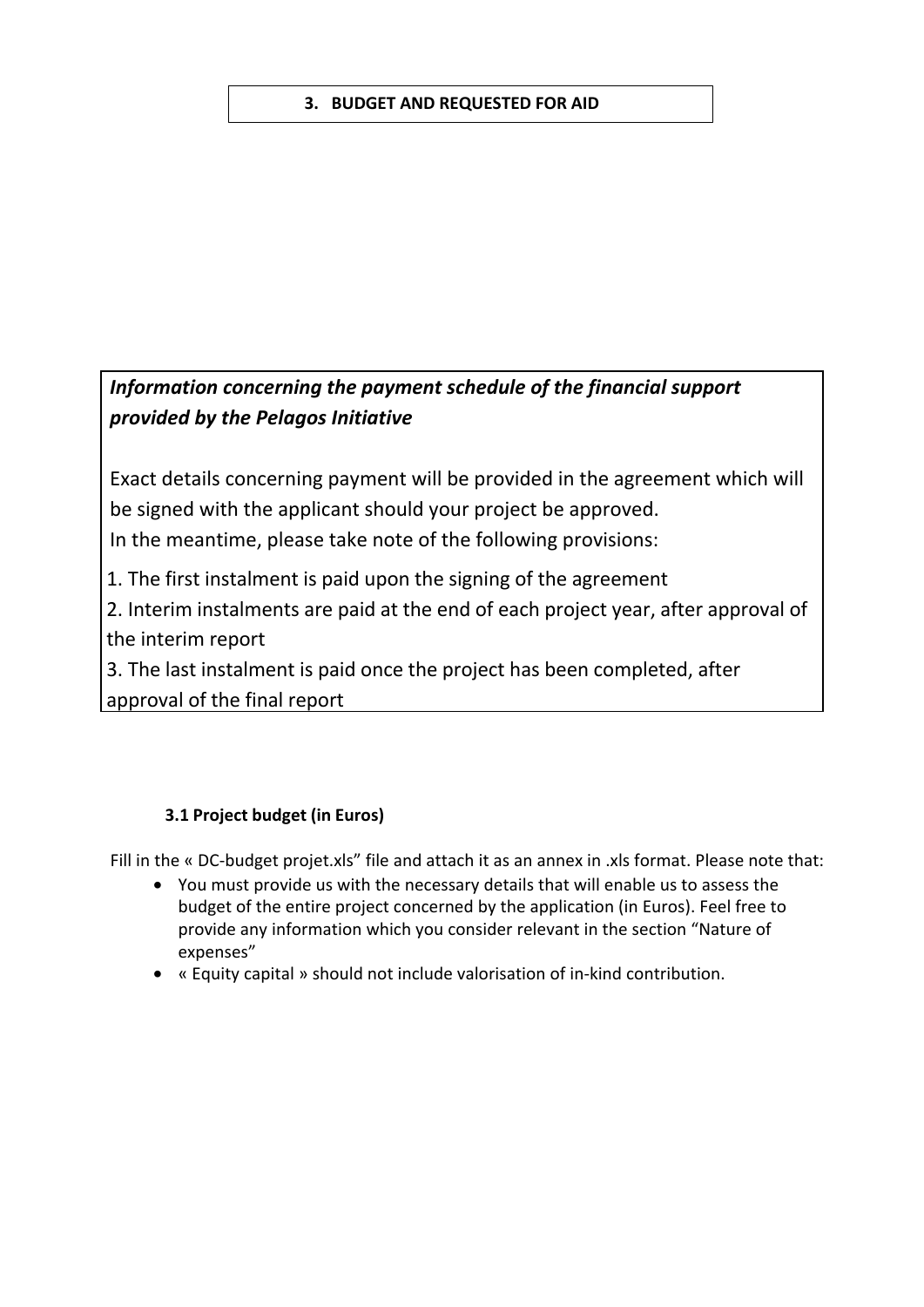# **3.2 Financial identification of the Beneficiary**

| Name:                       |  |  |  |
|-----------------------------|--|--|--|
| Address:                    |  |  |  |
| City:                       |  |  |  |
| Postcode:                   |  |  |  |
| Country:                    |  |  |  |
| Contact:                    |  |  |  |
| Phone:                      |  |  |  |
| Fax:                        |  |  |  |
| Email:                      |  |  |  |
| VAT number:                 |  |  |  |
| <b>BANK</b>                 |  |  |  |
| Name of bank:               |  |  |  |
| <b>Branch address:</b>      |  |  |  |
| City:                       |  |  |  |
| Postcode:                   |  |  |  |
| Country:                    |  |  |  |
| Contact:                    |  |  |  |
|                             |  |  |  |
| <b>Bank account details</b> |  |  |  |

### BANK ACCOUNT HOLDER